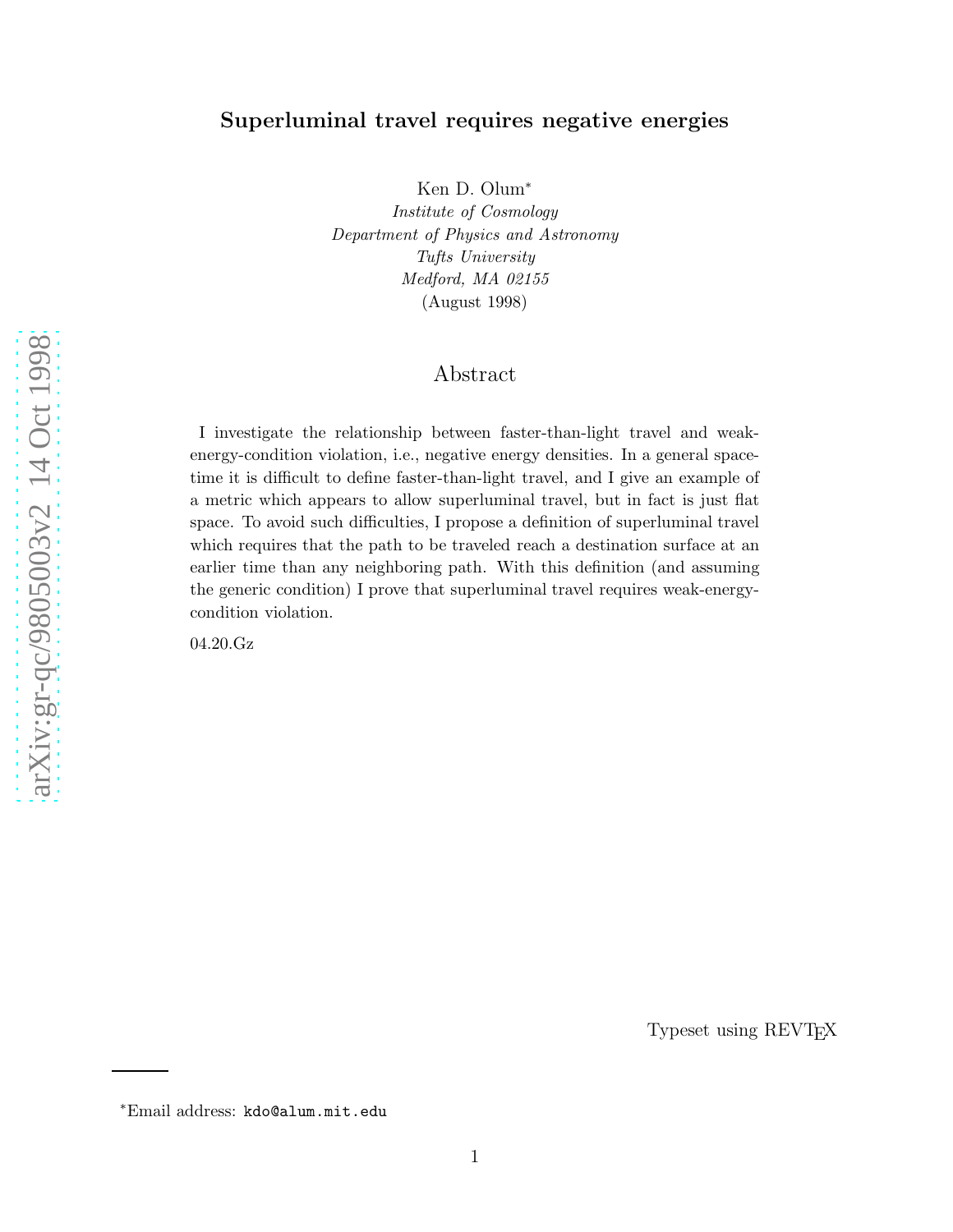<span id="page-1-0"></span>A longstanding question asks whether the metric of spacetime can be manipulated to allow very rapid travel between spatially distant points. (I will call this "superluminal" or "faster than light" even though, of course, I'm not proposing to go faster than a light signal in the same metric). If one allows arbitrary states of matter, one can construct such spacetimes, as in the examples of Alcubierre [\[1](#page-7-0)] and Krasnikov [\[2](#page-7-0),[3](#page-7-0)]. However, these spacetimes require negative energy densities  $[3,4]$ ; i.e., they violate the weak energy condition (WEC), which states that  $T_{\mu\nu}V^{\mu}V^{\nu} \geq 0$  for any timelike vector  $V^{\mu}$ . The question then is whether it is possible to have superluminal travel without this violation.

To answer this question one must first specify what one means by "superluminal travel." The general idea is that some modification of the metric allows signals to propagate between two spacetime points that otherwise would be causally disconnected. However, it may not always be easy to distinguish such superluminal travel from a situation in which the supposedly distant object has been brought nearby, so that travel at ordinary speeds allows one to reach it in a short time.

As a concrete example consider a spacetime with metric

$$
ds^{2} = (-1 + 4t^{2}x^{2})dt^{2} - 4tx(1 - t^{2})dxdt + (1 - t^{2})^{2}dx^{2}
$$
\n(1)

in the region  $-1 < t < 1$ . Null rays in this metric have

$$
\frac{dx}{dt} = \frac{\pm 1 + 2tx}{1 - t^2},
$$
\n(2)

and, for example, a right-going null geodesic from the origin has  $x = t/(1 - t^2)$  as shown in Fig. [1.](#page-2-0) It would appear that this metric allows superluminal travel. Starting from the origin one can reach points at arbitrarily large x in time  $t < 1$ . If the earth were fixed at  $x = 0$  and a distant star at  $x = 1$ , we could travel from the earth at  $t = 0$  to the star in time  $(1 + \sqrt{5})/2 \approx 0.618$ .

However, this metric has nothing to do with superluminal travel. It is just flat space with an odd choice of coordinates: if we let  $x' = x(1 - t^2)$  the metric becomes  $ds^2 = -dt^2 + dx'^2$ . The star which is "fixed" at  $x = 1$  is in fact traveling on a path which brings it closer to the earth. The motion of the destination, rather than any superluminal travel, is what reduces the time to reach the star.

The point of this example is that just examining a metric may not easily reveal whether it would be reasonable to regard the spacetime as containing superluminal travel. One must have some idea how to distinguish bringing a place closer from establishing an arrangement which allows one to travel there more quickly.

In some simple cases, however, the spacetime is flat, except for a localized region not including the points between which one wishes to travel. Then there is no question about the distance between the two points, because they lie in a single region of Minkowski space. The Alcubierre bubble[[1\]](#page-7-0) and the Krasnikov tube[[2,3\]](#page-7-0) are of this type if one imagines the tube to be finite in length or the bubble to exist for a finite time. A simple example of this sort is shown in Fig. [2](#page-2-0). The flat metric has been modified in such a way that there is a causal path P from  $(t_1, x_1)$  to  $(t_2, x_2)$  even though  $x_2 - x_1 > t_2 - t_1$ . Since there is a connected region of Minkowski space which includes  $(t_1, x_1)$  and  $(t_2, x_2)$ , it is well-defined to say that the interval between these points would be spacelike without the modification to the metric.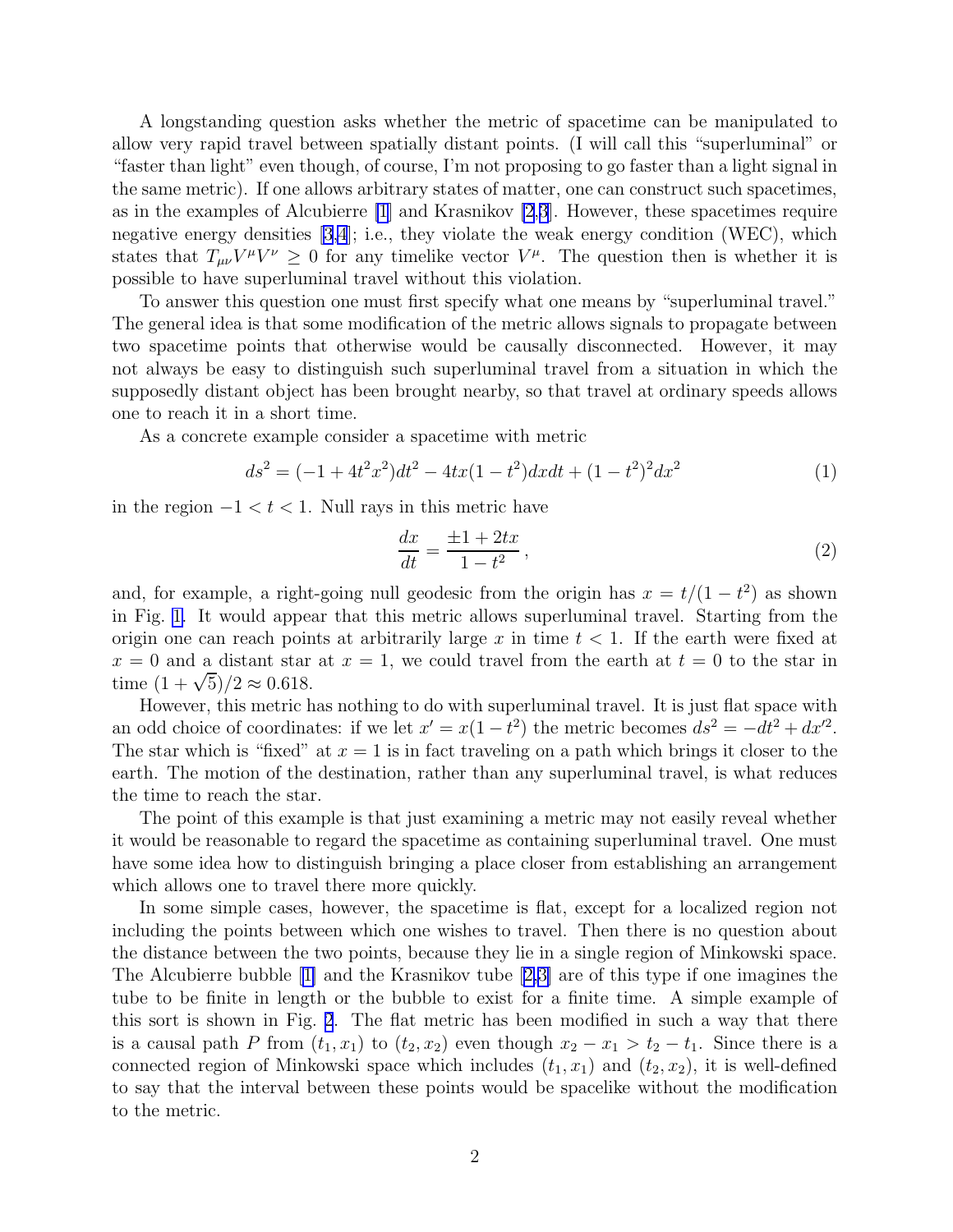

<span id="page-2-0"></span>FIG. 1. A null geodesic in the metric of Eq. [\(1\)](#page-1-0). It appears that one can reach arbitrary distances before  $t = 1$ .



FIG. 2. Superluminal travel is produced by modifying the shaded region of Minkowski space. The modification is localized between  $x_1$  and  $x_2$  and after  $t_0$ . Because of this modification, there is a causal path P connecting  $(t_1, x_1)$  to  $(t_2, x_2)$ , even though  $x_2 - x_1 > t_2 - t_1$ .

In this simple case we can show that WEC must be violated, using the existing theorems  $[5-7]$  $[5-7]$  $[5-7]$  that prohibit closed timelike curves. Let S be a spacetime that is flat except for a region with  $t > t_0, x \in [x_1, x_2], y \in [y_1, y_2],$  and  $z \in [z_1, z_2],$  and suppose there is a causal path P that connects points  $(t_1, x_1, y_0, z_0)$  and  $(t_2, x_2, y_0, z_0)$  with  $t_2 - t_1 < x_2 - x_1$ . Suppose also that  $S$  contains no singularities and that the modified region of  $S$  obeys the generic condition [\[8](#page-7-0)], i.e., each null geodesic that passes through that region contains a point where  $K_{[a}R_{b]cd[e}K_{f]}K^{c}K^{d} \neq 0$ , where K is the tangent vector to the geodesic. Let  $\Delta t = t_2 - t_1$ . Consider a new spacetime S' which consists of the portion of S between  $x_1$  and  $x_2$  with the same metric as S, and with points  $(t, x_1, y, z)$  and  $(t + \Delta t, x_2, y, z)$  identified for each t, y, and z. In  $S'$ , the path P is a closed causal curve. However, causal paths that travel only through the flat part of S' cannot be closed, because  $\Delta t < x_2 - x_1$ . In particular no point with  $t < t_0 - \Delta t$  can be on a closed causal path. So there is a Cauchy horizon in S' in the future of the surface  $t = t_0 - \Delta t$  and in the past of (or at) the path P. If S has no singularities, than  $S'$  will not have any either. Thus by Tipler's and Hawking's theorems  $[5–7]$  $[5–7]$  $[5–7]$ , WEC must be violated somewhere in  $S'$ . Since WEC is a local condition, it must also be violated at the corresponding point of S.

In a general spacetime we need a definition of superluminal travel. Here I propose the following idea: a superluminal travel arrangement should have some path along which it functions best. A signal propagating along this best path should travel further than a signal on any nearby path in the same amount of (externally defined) time. To formalize this we construct small spacelike 2-surfaces around the origin and destination points and say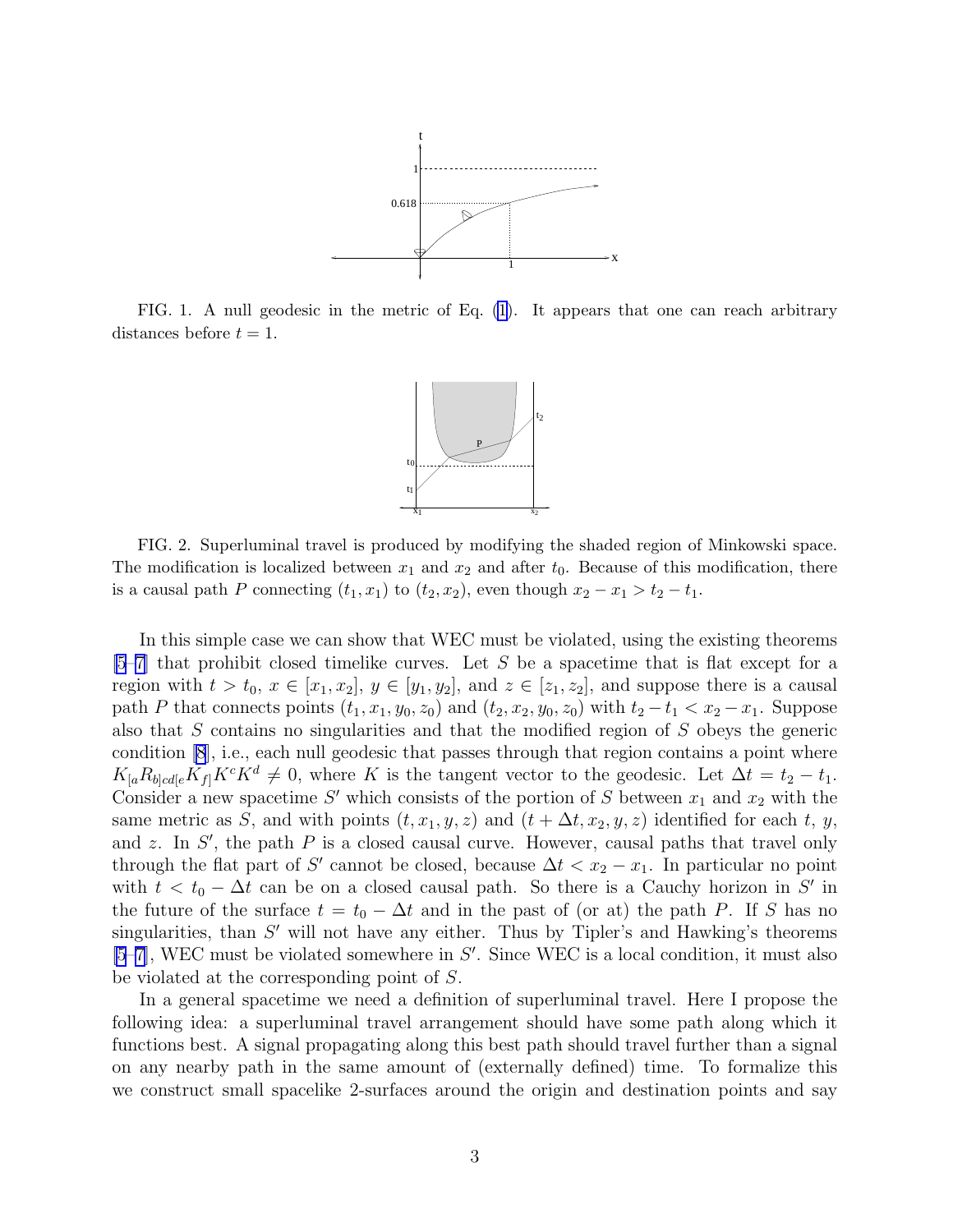

FIG. 3. A superluminal travel arrangement. The metric has been so arranged so that a causal path (solid line) exists between A and B but there are no other causal paths (such a possibility is shown dashed) that connect the 2-surfaces  $\Sigma_A$  and  $\Sigma_B$ .

that while the destination is reachable from the origin, no other point of the destination surface is reachable from any point of the origin surface. See Fig. 3. Of course this would be trivial if, for example, the destination surface were curved in such a way that the destination were merely the closest point on its surface to the origin. To avoid this problem we require that the origin (destination) surface be composed of a one-parameter family of spacelike geodesics through the origin (destination) point. Formally, we say that a causal path  $P$  is superluminal from  $A$  to  $B$  only if it satisfies

**Condition 1** There exist 2-surfaces  $\Sigma_A$  around A and  $\Sigma_B$  around B such that (i) if  $p \in \Sigma_A$ then a spacelike geodesic lying in  $\Sigma_A$  connects A to p, and similarly for  $\Sigma_B$ , and (ii) if  $p \in \Sigma_A$  and  $q \in \Sigma_B$  then q is in the causal future of p only if  $p = A$  and  $q = B$ .

This condition might not be sufficient for what one would call superluminal travel, because it is possible that while  $P$  arrives earlier than any nearby path, it is still slower than a path some larger distance away. In this case, we would not want to say that  $P$  was superluminal.

Suppose that there is a path  $P$  satisfying the above condition, and suppose also that the genericcondition  $|8|$  holds on P. The generic condition holds whenever there is any normal matter or any transverse tidal force anywhere on  $P$ . With these assumptions, we will show that WEC must be violated at some point of P.

First we note that P must be a null geodesic. If P is not a geodesic it can be varied to make a timelike path from  $A$  to  $B$ . If  $P$  is timelike anywhere, then it can be varied to make a timelike path from A to points of  $\Sigma_B$  other than B.

Let K be the tangent vector to the geodesic P. The vector K must be normal to the surface  $\Sigma_A$ . Otherwise there would be points on  $\Sigma_A$  in the past of points on P. Similarly, K must be normal to  $\Sigma_B$ .

Now define a congruence of null geodesics with affine parameter v, normal to  $\Sigma_A$ , and extend K to be the tangent vector at each point of the congruence.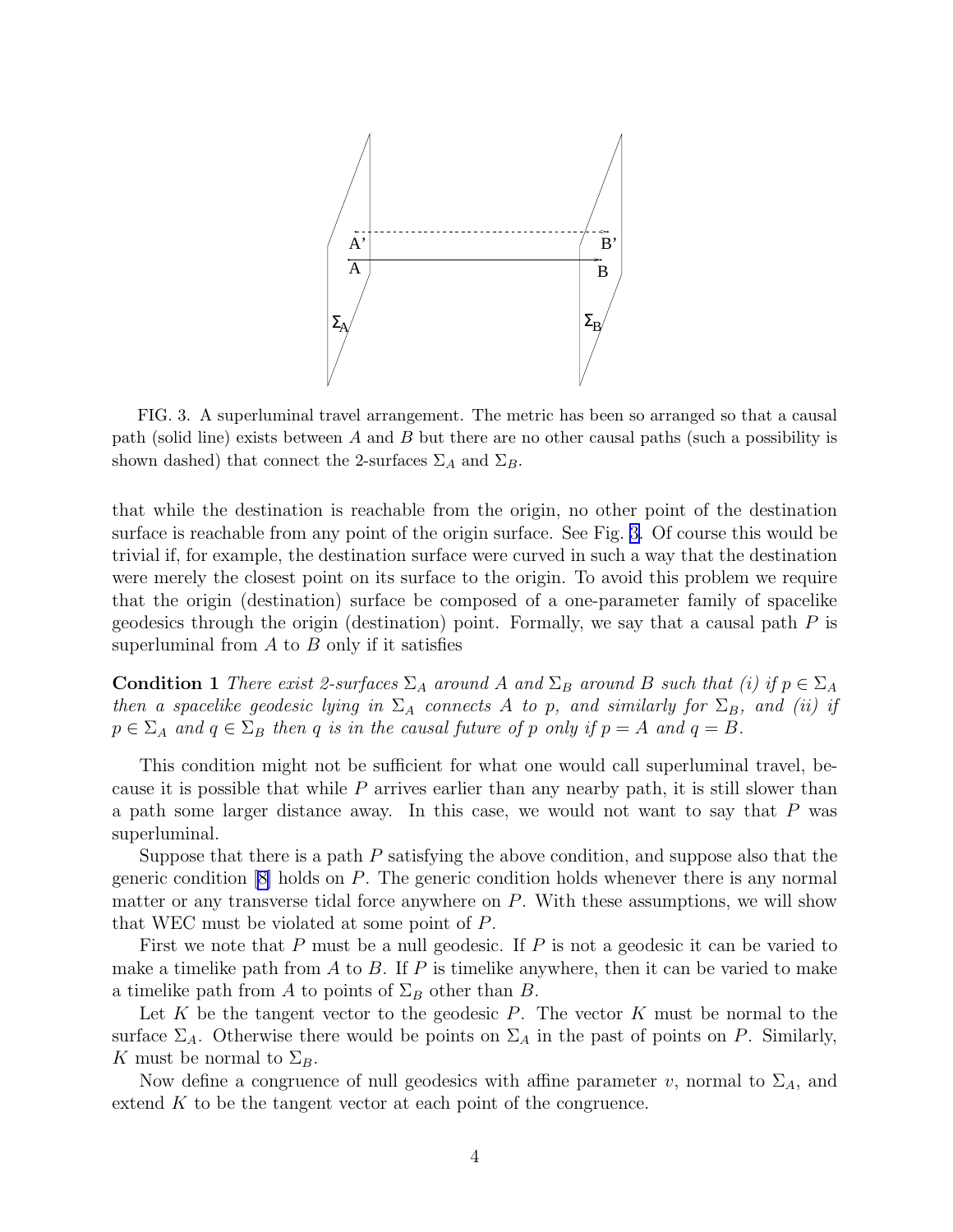<span id="page-4-0"></span>Could there be some point  $x \in P$  that is conjugate to the surface  $\Sigma_A$ ? If x were an interior point of P then it would be possible to deform P into a timelike path. If  $x = B$  then different geodesics of the congruence would all end at  $B$  or points very near to  $B$ . These geodesics would have different tangent vectors, which could not all be normal to  $\Sigma_B$ . Thus no point on P is conjugate to  $\Sigma_A$ .

Now we look at  $\hat{\theta}$ , the expansion of the geodesic congruence. It is given by  $\hat{\theta} = K^m_{\;\;;m}$ , where  $m$  runs over two orthogonal directions normal to  $K$ . (All choices of such directions give the same  $\theta$ .) At A we use directions that lie in  $\Sigma_A$  and at B we use directions that lie in  $\Sigma_B$ . Since  $\Sigma_A$  is extrinsically flat at A, the geodesics are initially parallel, so  $\hat{\theta} = 0$  at A. The evolution of  $\theta$  is given by the Raychaudhuri equation for null geodesics,

$$
\frac{d\hat{\theta}}{dv} = -R_{ab}K^a K^b + 2\hat{\omega}^2 - 2\sigma^2 - \frac{1}{2}\hat{\theta}^2
$$
\n(3)

where  $\hat{\omega}$  is the vorticity, which vanishes here,  $\hat{\sigma}$  is the shear, and  $R_{ab}$  is the Ricci curvature tensor. Since there are no conjugate points,  $\hat{\theta}$  is well-defined all along P. If the weak energy condition is satisfied, then  $R_{ab}K^aK^b \geq 0$ , so  $d\hat{\theta}/dv \leq 0$ . From the generic condition,  $\hat{\sigma}$ cannot vanish everywhere, thus WEC implies

$$
\hat{\theta} < 0 \tag{4}
$$

at B. If we can show that instead  $\hat{\theta} \geq 0$  at B, then WEC must be violated on P.

First we establish a basis for vectors at B. Let  $E_1$  and  $E_2$  be orthonormal vectors tangent to  $\Sigma_B$  at B. Let  $E_3$  be a unit spacelike vector orthonormal to  $E_1$  and  $E_2$  with  $g(K, E_3) > 0$ . Let  $E_4$  be the unit future-directed timelike vector orthogonal to  $E_1, E_2$ , and  $E_3$ . Using these vectors establish (Riemannian) normal coordinates near B. The space  $\Sigma_B$  consists of the points with  $t = z = 0$ .

Let  $\lambda(s)$  be a smooth curve on  $\Sigma_A$  with  $\lambda(0) = A$ . Let  $\lambda(s, v)$  be the point an affine distance v along the null geodesic from  $\lambda(s)$ . Eventually each geodesic will pass near B and will cross the hypersurface with  $t = 0$ . Call this crossing point  $\lambda'(s)$  and adjust the length of the vectors  $\overline{K}$  on  $\Sigma_A$  so that  $\lambda(s,1) = \lambda'(s)$ . See Fig. [4.](#page-5-0)

The z coordinate of  $\lambda'(s)$  must be negative. Otherwise, points on  $\Sigma_B$  ( $z = t = 0$ ) would be the future of points of the geodesics from  $\Sigma_A$ .

Let Z be the tangent vector to  $\lambda(s, v)$  in the s direction. By construction,  $K^a Z_a = 0$  on  $\Sigma_A$ . This product is constant along each geodesic [\[8](#page-7-0)], so  $K^a Z_a = 0$  everywhere. If we follow along  $\lambda'(s)$  from B we see that

$$
0 = \frac{d}{ds}(K^a Z_a) = (K^a Z_a)_{;b} Z^b = K^a_{;b} Z_a Z^b + K^a Z_{a;b} Z^b.
$$
 (5)

The only non-vanishing components of K are  $K^3$  and  $K^4$ . Since  $\lambda'(s)$  lies in the  $t = 0$ hypersurface,  $Z^4 = 0$  everywhere, so only  $a = 3$  contributes to  $K^a Z_{a;b}$  at B. Thus from Eq. (5)

$$
K^{a}{}_{;b}Z_{a}Z^{b} = -K^{3}Z_{3,b}Z^{b}.
$$
\n<sup>(6)</sup>

At  $B, Z_3 = 0$ . We must also have  $Z_{3,b} Z^b \leq 0$  because otherwise  $\lambda'^3$  would become positive. By construction,  $K^3 > 0$ , so  $K^3 Z_{3,b} Z^b \leq 0$  and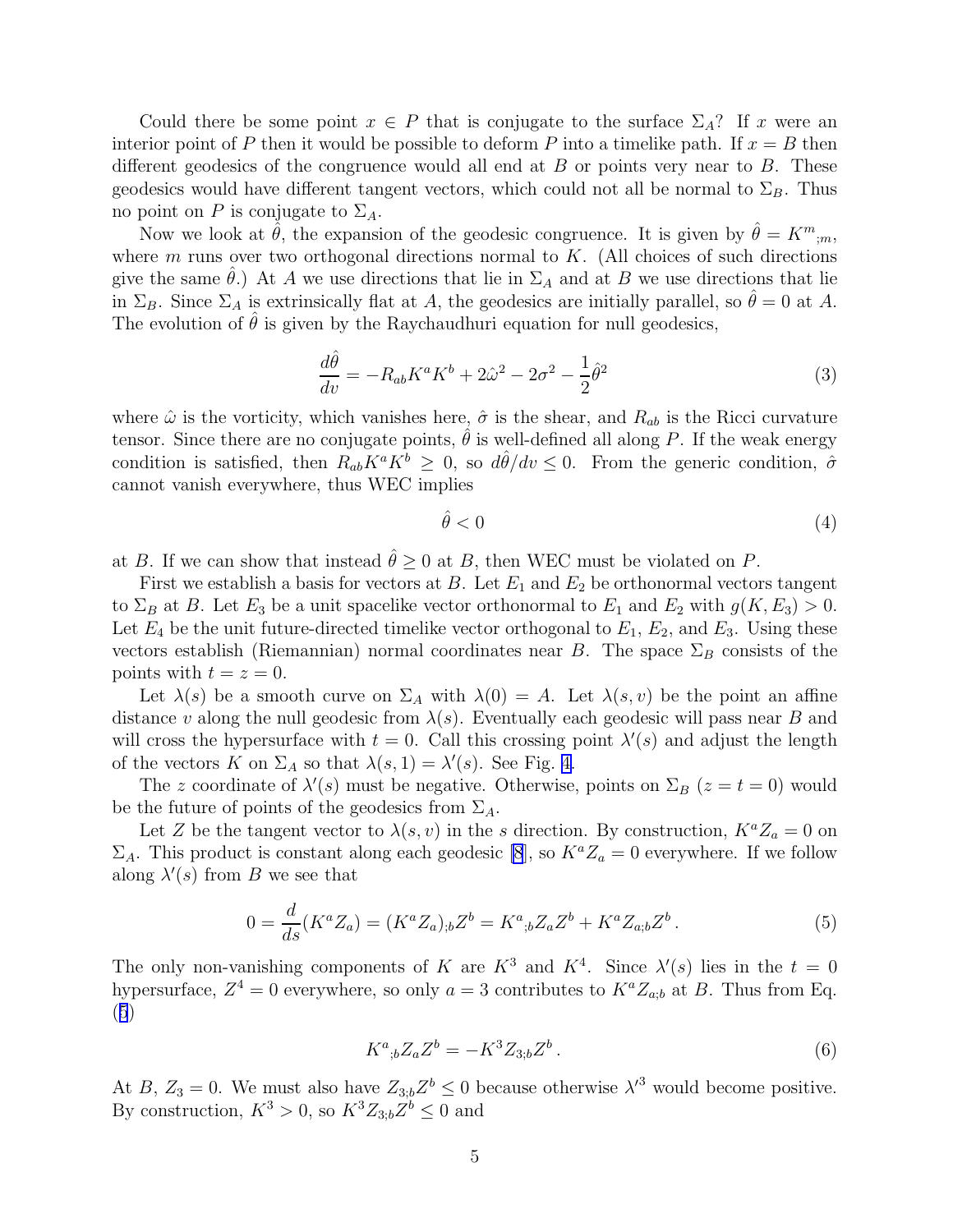<span id="page-5-0"></span>

FIG. 4. Congruence of null geodesics from  $\lambda(s)$  followed into the future until they reach points near B with  $t = 0$  at a curve  $\lambda'(s)$  with tangent vector Z. At points near B,  $\lambda'(s)$  must have negative z coordinate.

$$
K^a_{\;\;b} Z_a Z^b \ge 0 \,. \tag{7}
$$

The congruence of geodesics provides a map from tangent vectors to  $\lambda(s)$  at A to tangent vectors to  $\lambda'(s)$  at B. Since there are no conjugate points, this map is non-singular and can be inverted. Thus we can find choices of  $\lambda(s)$  that make  $Z = E_1$  or  $Z = E_2$ . Then we find that  $K^1_{,1} \ge 0$  and  $K^2_{,2} \ge 0$  and so

$$
\hat{\theta} = K^m_{\ ;m} \ge 0\tag{8}
$$

in contradiction to Eq. [\(4](#page-4-0)).

Thus we see that any spacetime that admits superluminal travel on some path P (and thus, according to our definition, that satisfies Condition 1) and that satisfies the generic condition on P, must also violate the weak energy condition at some point of P.

One can compare this theorem with those of Tipler[[5,6\]](#page-7-0) and Hawking [\[7\]](#page-7-0) that we used earlier. These theorems rule out the construction of closed timelike curves (CTC's) from a compact region unless there is WEC violation or a singularity on the boundary of the causality violating region. The present theorem rules out the existence, rather than construction, of superluminal travel, unless there is weak energy condition violation. Spacetime singularities do not provide an alternative (other than by making the purported path not actually reach the destination), and the WEC violation must occur along the path to be traveled.

This raises the question of whether the present theorem can be extended to rule out more time machines than the theorems of Tipler and Hawking do. However, this extension is not easily accomplished. Inside a CTC-containing region, each point will be in the future of each other point. Thus one cannot construct surfaces  $\Sigma_A$  and  $\Sigma_B$  with the required properties. Even if one puts the points  $A$  and  $B$  on the Cauchy horizon, it is still not possible to construct spacelike 2-surfaces that do not intersect the CTC-containing region.

Does this theorem mean that superluminal travel is impossible? No, because the weak energy condition is not obeyed by systems of quantum fields. The best example is the Casimir effect, and in fact, the Casimir effect does provide an example which satisfies condition 1.

Consider the system shown in Fig. [5](#page-6-0). The quantum expectation value of the electromag-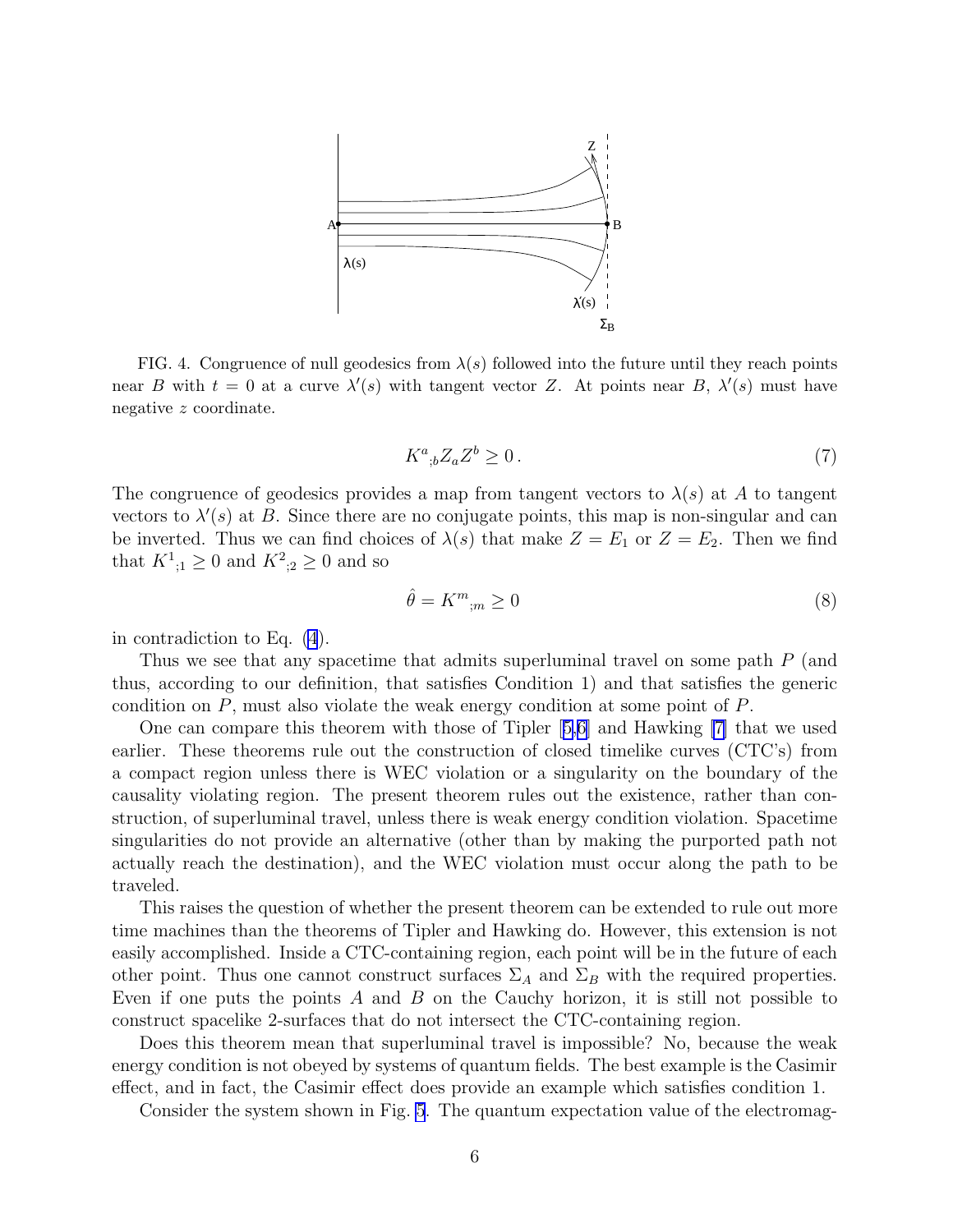

<span id="page-6-0"></span>FIG. 5. Circular conducting plates give rise to a negative pressure and energy density, and a consequent advancement of the time of arrival of a null ray from A to B.

netic stress-energy tensor between the plates is

$$
T_{ab} = \frac{\pi^2}{720d^4} \operatorname{diag}(-1, 1, 1, -3). \tag{9}
$$

For a geodesic traveling in the z direction, we find

$$
R_{ab}K^aK^b = -\frac{2\pi^3}{45d^4}.
$$
\n(10)

Now let  $\Sigma_A$  be the lower plate and  $\Sigma_B$  be the upper plate, and we can go through the argument above in reverse. We start with  $\theta = 0$  as before, and now  $\hat{\sigma} = 0$  by symmetry. As before, $\hat{\omega} = 0$ , so the Raychaudhuri equation ([3\)](#page-4-0) gives

$$
\frac{d\hat{\theta}}{dv} = -R_{ab}K^a K^b > 0\tag{11}
$$

so the geodesics around  $P$  are defocused. Thus the geodesic  $P$  travels further in the  $z$ direction by the same  $t$  than neighboring geodesics, and condition 1 is satisfied.

It is not clear whether this phenomenon is sufficient to provide a system of superluminal travel. The discussion above is not complete, because it does not account for the mass of the plates or of the supporting structure required to keep them apart against the tension in the field. A long, straight path traveling through the center of the plates arrives earlier than nearby paths, but it is possible that a path that avoids the system of plates entirely might arrive still earlier.

I would like to thank Arvind Borde, Allen Everett, Larry Ford, Michael Pfenning, and Tom Roman for helpful conversations. This work was supported in part by funding provided by the National Science Foundation.

Note added in proof: While this paper was in press, I learned of unpublished work by R. Penrose, R. D. Sorkin and E. Woolgar [\(gr-qc/9301015](http://arxiv.org/abs/gr-qc/9301015)) which also discusses the connection between WEC violation and geodesic advancement.